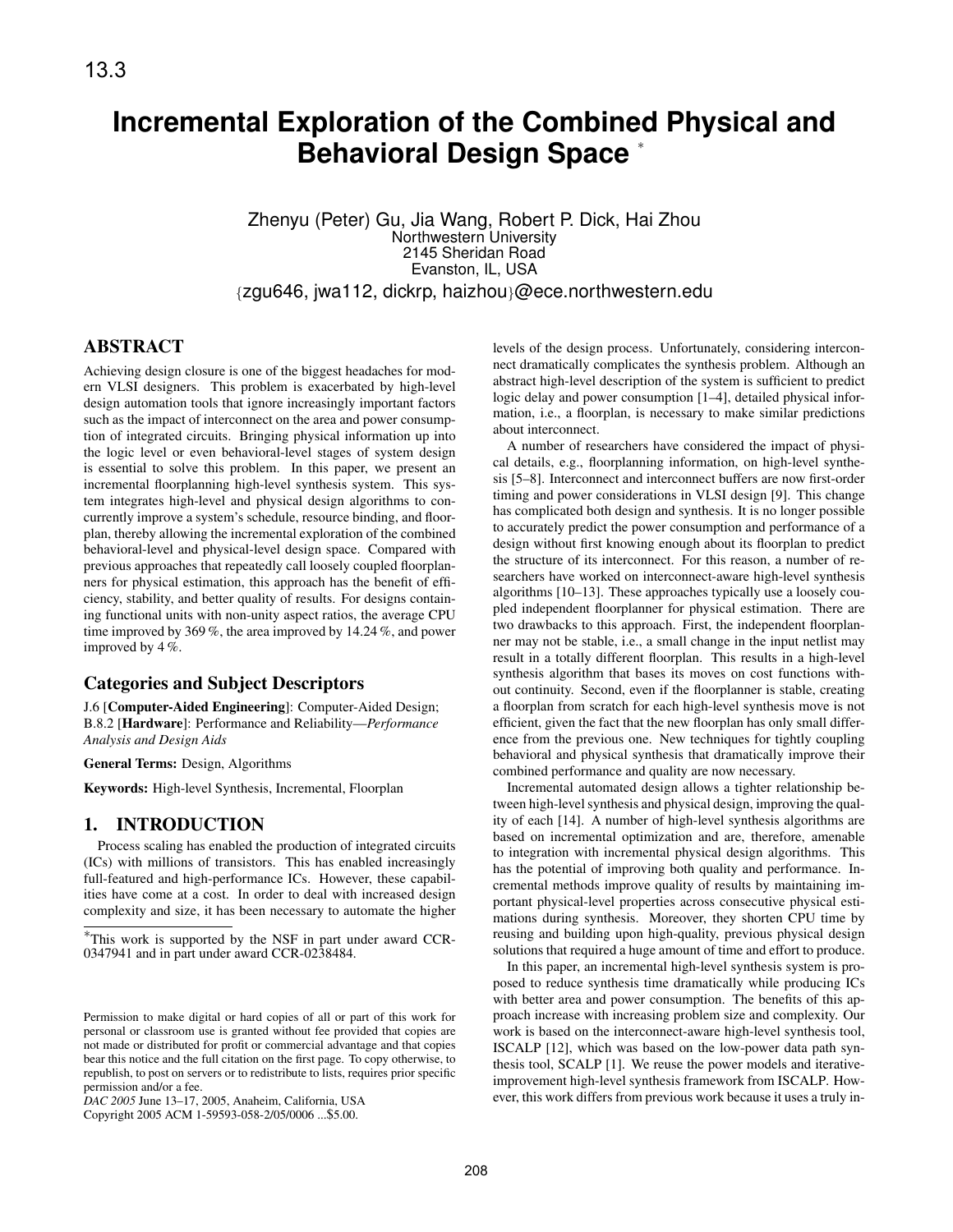cremental floorplanner to estimate interconnect structure [15]. Previous work relied on a fast constructive algorithm. Moreover, the high-level synthesis algorithm itself is made incremental. This results in substantial improvements in CPU time and solution quality for large problem instances. As shown in Section 4, quality of results improves by an average of 14.24 % for area on non-trivial behavioral specification, i.e., specifications with more than 30 operations. Moreover, CPU time improves by an average of 369 % when compared with similar non-incremental techniques. Even when compared with high-level synthesis algorithms that use carefully tuned fast constructive floorplanners as in ISCALP, we still observe an average improvement of 12.5 % in area for non-trivial specifications and better CPU time for large benchmarks with 169 operations.

This paper is organized as follows. Section 2 describes the design flow for the proposed high-level synthesis system. Section 3 contains a detailed description of our incremental floorplanner. Experimental results are presented in Section 4 and we present conclusions and future work in Section 5.

# 2. INCREMENTAL HIGH-LEVEL SYNTHESIS

This section presents definitions useful in the discussion of highlevel synthesis and describe our incremental floorplanning highlevel synthesis algorithm, called IFP-HLS.

### 2.1 Definition

The input to IFP-HLS is a control data-flow graph (CDFG), *G*, an input sampling period, *Ts*, and a library, *L*, of components to use for implementing the data path. IFP-HLS produces an RTL circuit in which power consumption and estimated area are optimized. IFP-HLS algorithm has two loops.

Given the supply voltage, in the outer loop the number of control steps, *csteps*, changes from its maximum value to its minimum value, where *csteps* is defined as

$$
csteps = T_s \times f \tag{1}
$$

or alternatively,

$$
T_{clock} = T_s/csteps
$$
 (2)

In above equations, sample period  $T_s$  is the constraint on the input data rate. The system must be able to process an input sample before the next one arrives. For the given design, the sample period is a constant number. Hence, *csteps* indicates the number of clock cycles required to process an input sample. The variable *f* is the system clock frequency. *Tclock* is the system clock period.

Given *csteps*, which allows the clock period to be determined, the inner loop first uses the fastest available functional unit from the library to implement each operation. An as-soon-as-possible (ASAP) schedule is then generated for the initial solution to determine whether it meets the timing requirements. The initial solution must be further optimized. Having obtained an initial solution that meets the sample period constraint for the current value of *csteps*, the iterative improvement phase attempts to improve the architecture by reducing the switched capacitance while satisfying the sample period constraints. Additional details can be found in the literature  $[1]$ ,  $[12]$ .

## 2.2 Incremental High-level Synthesis Framework

In this section, we describe our incremental high-level synthesis tool, IFP-HLS. IFP-HLS is built upon ISCALP [12]. However, incorporating incremental floorplanning required substantial changes



Figure 1: Incremental High-Level Synthesis Algorithm

to that algorithm, resulting in a new low-power, incremental floorplanning high-level synthesis algorithm. IFP-HLS considers both data path and interconnect power consumption. It uses a new, incremental, method of improving functional unit binding during highlevel synthesis.

The flowchart of the incremental high-level synthesis is shown in Fig. 1. IFP-HLS differs from ISCALP in a number of ways. Instead of generating an initial solution for each value of *csteps*, IFP-HLS only generates one solution at the maximum value of *csteps* and incrementally changes the solution as *csteps* decreases. Thus, in addition to using incremental floorplanning, IFP-HLS also eliminates redundant operations by taking advantages of incremental steps in high-level synthesis. Initially, we still use an ASAP schedule and fully parallel allocation to estimate whether valid solution exists for the current value of *csteps*. If not, further operations are not necessary for the current value of *csteps* because a binding that further reduces the finish time of an ASAP schedule is not possible. However, if an ASAP schedule meeting the timing requirements is possible, we start from the final solution for the previous value of *csteps* and reschedule it based on the current value, i.e., the previous *csteps* minus 1. If, after rescheduling, the solution meets its timing requirement, rebinding is not necessary. Otherwise, it is necessary to rebind some of the tasks and use parallel execution to improve performance. A *split operation* is used to eliminate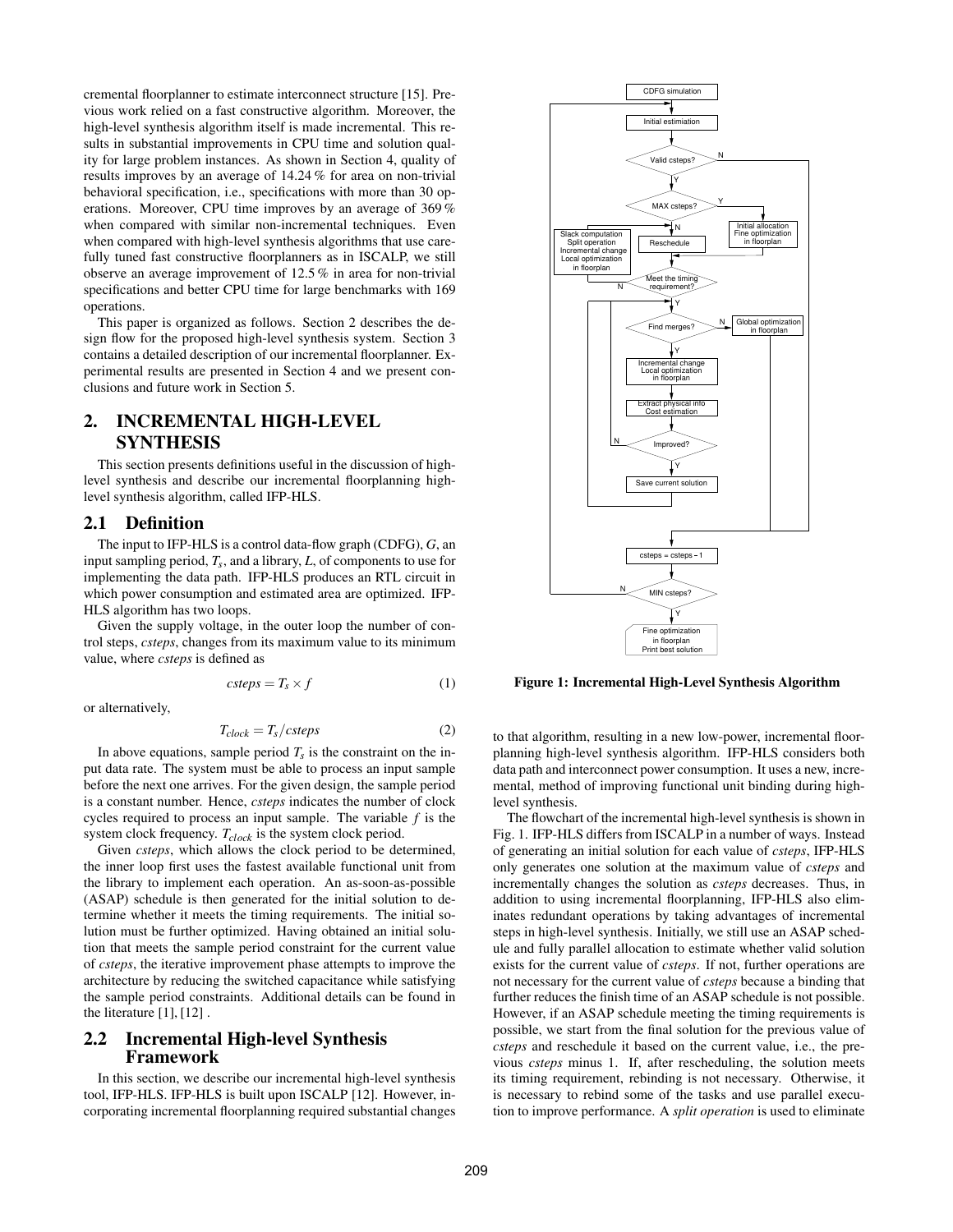resource contention by splitting a pair of tasks that were initially assigned to the same functional unit onto separate functional units. A detailed description of the split operation may be found in Section 2.3.

For a given value of *csteps*, when a move is chosen, we incrementally change the floorplan to see whether the change improves solution quality. If so, the change is accepted. Otherwise, the change is rejected and other moves are attempted. This technique differs from that in the original ISCALP. In that algorithm, floorplanning was only done at the end of each *csteps* iteration; i.e., the algorithm did not take advantage of solution correlation to save effort across *csteps* values.

A high-quality incremental floorplan was developed and incorporated into IFP-HLS. Each time the high-level synthesis algorithm needs physical information to guide its moves, it extracts that information from the current, incrementally generated, floorplan. Moreover, costs derived from the floorplan are also used to guide highlevel synthesis moves. By using incremental floorplanning, closer interaction between high-level synthesis physical design is possible, i.e., the high-level synthesis algorithm may determine the impact of potential changes to binding upon physical attributes such as interconnect power consumption and area.

In summary, IFP-HLS performs scheduling/allocation/binding by iteratively changing *csteps*, determining whether operations need to be rescheduled or re-bound (split) in order to meet timing constraints. At each step the floorplanner is updated.

## 2.3 Extended Operation

In this subsection, we explain the split operation in detail. In addition, we describe rescheduling and a new graph technique to determine split locations.

First, we make some observations on the iterative improvement algorithm. Since each time *csteps* decreases by one, each individual operation takes, at most, the same number of control steps as it did for the previous value of *csteps*. Given that *csteps* is no less than the previous *csteps* minus one, we can conclude that the optimal schedule for the previous value of *csteps* violates the deadline for the current value of *csteps* by, at most, one clock cycle. We will use slack, *S*, to represent this information, which is defined as follows:

$$
S = LST - EST \tag{3}
$$

Here, *EST* is the earliest start time and *LST* is the latest start time. These values were computed by the ASAP and ALAP accordingly. Notice that the calculations consider the sharing of resources.

Nodes with slack values greater than 0 do not result in timing violations. However, nodes with slack values of  $-1$  cause timing violations, i.e., they must be executed one cycle earlier. These timing violations can be removed by splitting merged operations which, although useful for previous values of *csteps*, now harm performance. Based on this observation, the split operation is used to eliminate timing violations. Therefore, the whole high-level synthesis algorithm is implemented in an incremental way from maximum to minimum values of *csteps* without rebinding from scratch at each value of *csteps*. Few changes to binding and scheduling are required as a result of single-unit change to *csteps*. However, in order to meet timing requirements, it is sometimes necessary to split operators mapped to the same functional unit. The split operation makes it possible quickly apply these isolated changes. Previous high-level synthesis systems, e.g., SCALP and ISCALP, started from a fully parallel implementation for each value of *csteps* and repeatedly merged operators to reduce area. Although both techniques are reasonable in the absence of an integrated floorplanner, the incremental approach used in IFP-HLS speeds optimization (without degrading solution quality) by requiring far fewer changes to the floorplan. Generally, the split and merge operations, combined, allow complete exploration of the solution space. However, the primary goal, when changing the number of control steps, is meeting timing constraints. We therefore focus our exploration of the solution space on the most promising region by iteratively splitting functional units on the critical timing path. In summary, completeness is easy to achieve but inefficient in practice compared with the proposed critical path based algorithm.

We will give an example to further describe the split operations. Consider the data flow graph shown in Fig. 2(a), in which arrows represent the data dependencies. Scheduling and allocation yield the CDFG in Fig. 2(b). Here, we can see that three functional units (FUs) are used. Tasks A, B, and C share FU1, tasks D and E share FU2, and task F uses FU3. When *csteps* is reduced from 3 to 2, instead of initializing binding and scheduling from scratch, the algorithm reschedules it based on current binding. For this example, after rescheduling, there is still a timing violation for tasks A, B, and C because they were all bound to FU1. Therefore, the split operation is necessary in order to allow all tasks to meet their timing requirements. The following steps are used to do the split operation.

Based on the result of slack computation, we produce a graph including all the tasks with negative slack. Each task is represented by a node. In addition, there are three kind of edges, defined as follows:

- 1. Data dependency edges, indicating that the destination node takes the source node's data as input;
- 2. Merge edges, indicating that the two nodes are bound to the same functional unit or the same storage unit; and
- 3. Pseudo edges, used to restructure the graph for application of the min-cut algorithm. A pseudo source node and pseudo sink node are introduced to the graph. All input nodes are connected to the pseudo source node and all output nodes are connected to the pseudo sink node.

After constructing this graph, the min-cut algorithm is executed. First, an infinite weight is assigned to all pseudo edges and data dependency edges. Merge edges are each given weights of one. If two nodes are connected by both a data dependency edge and a merge edge, the merge edge is eliminated because split operations on nodes sharing dependency edges do not improve the timing properties. Using the min-cut algorithm in this manner splits a minimal cardinality subset of nodes, allowing a reduction in the finish time of the ASAP schedule.

Although decrementing *csteps* may increase delay by at most one clock cycle, there may be some value of *csteps* for which even fully parallel bindings do not allow an ASAP schedule to meet its timing constraints. Therefore, min-cut and rescheduling may not be carried out for some values of *csteps*. After the split operation, the tasks are rescheduled and slack is recomputed to determine whether timing constraints are met.

Fig. 2(c) illustrates a merge graph. The dashed lines represent merge edges and the solid lines represent pseudo-edges. For this example, it is possible to cut through either A and B, or B and C. Here, we cut through A and B, thereby assigning A to a new functional unit, FU4. B and C remain bound to the original functional unit, FU1. As shown in Fig. 2(d), all tasks now meet their timing constraints.

Another case need also be considerated. If no valid solutions exist for the current value of *csteps*, IFP-HLS will skip further optimization and decrement *csteps*. IFP-HLS may reach a valid value of *csteps* after skipping several *csteps* values. In this case,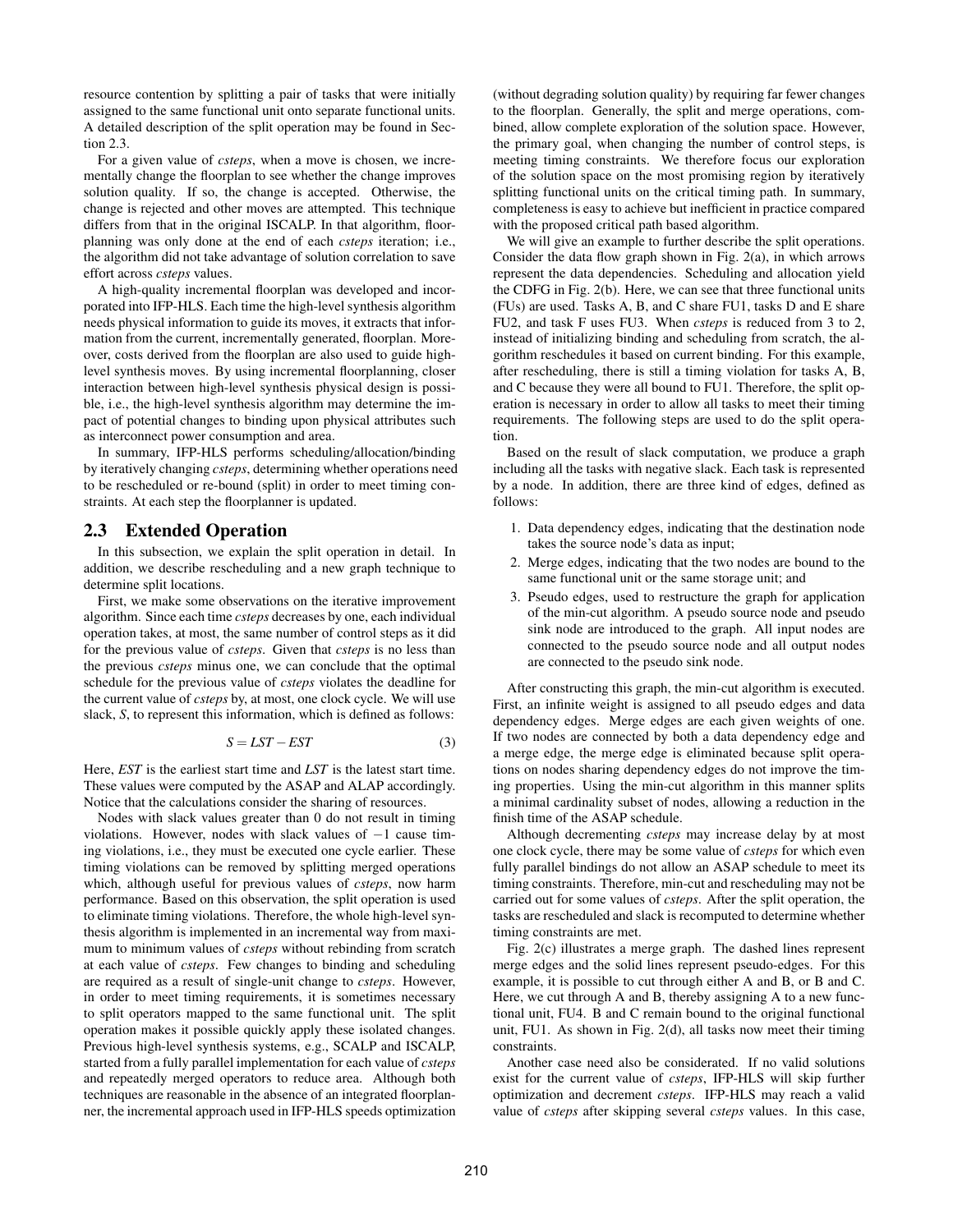

Figure 2: Incremental Changes on HLS

the slack values for some tasks may less than  $-1$ . We use the following algorithm to cope with this case, as illustrated in Fig. 3. The value of *csteps* is decremented and the split operation, followed by rescheduling, are repeated until valid solution is produced.

## 3. INCREMENTAL FLOORPLANNING

As discussed in previous sections, in order to introduce incremental combined behavioral and physical optimization into highlevel synthesis, a high-quality incremental floorplanner is necessary. We have tested this idea by building an incremental simulated annealing floorplanner into the IFP-HLS algorithm. In this section, we describe this incremental floorplanner.

This floorplanner handles blocks with different aspect ratios and produces non-slicing floorplans. However, unlike the network partitioning approach used in ISCALP, it was designed primarily for quality, not speed. Although the impact on synthesis time would prevent incorporation of a conventional high-quality floorplanner in the inner loop of a high-level synthesis system, incremental floorplanning enables both high quality and low synthesis time. Highlevel synthesis moves typically remove a single module or split a module into two. Therefore, many changes are small and their effects on the floorplan are mostly local. We reuse the previous floorplan as a starting point for each new floorplan. The previous floorplan was already high-quality. Therefore, re-optimization of the current floorplan to incorporate local changes is fast. In practice, we have found that this technique leads to quality-of-results and performance improvements over constructive floorplanning, even when compared with a very fast constructive floorplanner.

#### 3.1 Floorplan Representation

The Adjacent Constraint Graph (ACG) floorplan representation is used within IFP-HLS's incremental floorplanner. This representation is described in detail in another publication [15], but will be summarized here. An ACG is a constraint graph with exactly one geometric relationship between every pair of modules. ACGs have invariant structural properties that allow the number of edges



Figure 3: Iterative Split Operation for Slack Smaller than −1

in the graph to be bounded. Operations on ACGs have straightforward meanings in physical space and change graph topology locally; they require few, if any, global changes. The operations of removing and splitting modules are designed to reflect high-level binding decisions. To obtain the physical position of each module, packing based on longest path computation is employed.

Although initial floorplan optimization is done with simulated annealing, re-optimization requires fewer global changes and less hill climbing. Moreover, perturbations resulting from high temperatures may disrupt high-quality floorplan structures. Therefore, it is reasonable to use lower temperatures for re-optimization. In practice, we have found that using a temperature of zero results in good quality and performance when re-optimizing; in other words, although simulated annealing is necessary during initial global floorplan optimization, using a greedy iterative improvement algorithm during re-optimization produced a good trade-off between quality and CPU time.

## 3.2 Incremental Floorplan Operation

The details of our approach follow. First, after generating the first ASAP schedule, we have an initial set of modules and interconnections. Simulated annealing is used to obtain an initial floorplan. Since every interconnect net has exactly one driving module, multi-pin nets are broken into two-pin wires with the driving module as the source. The wire length is calculated as the Manhattan distance between the two modules connected by the wire. At this point, the unit-length switched capacitances of data transfers between two modules are available. We use these as weights for the wire lengths. The weighted total wire length is related to power consumption, i.e., optimizing weighted wire length minimizes interconnect power consumption. A weighted sum of the area and the interconnect power consumption is calculated for use as the floorplanner's cost function, e.g.,

$$
A + w \sum_{e \in E} C_e D_e \tag{4}
$$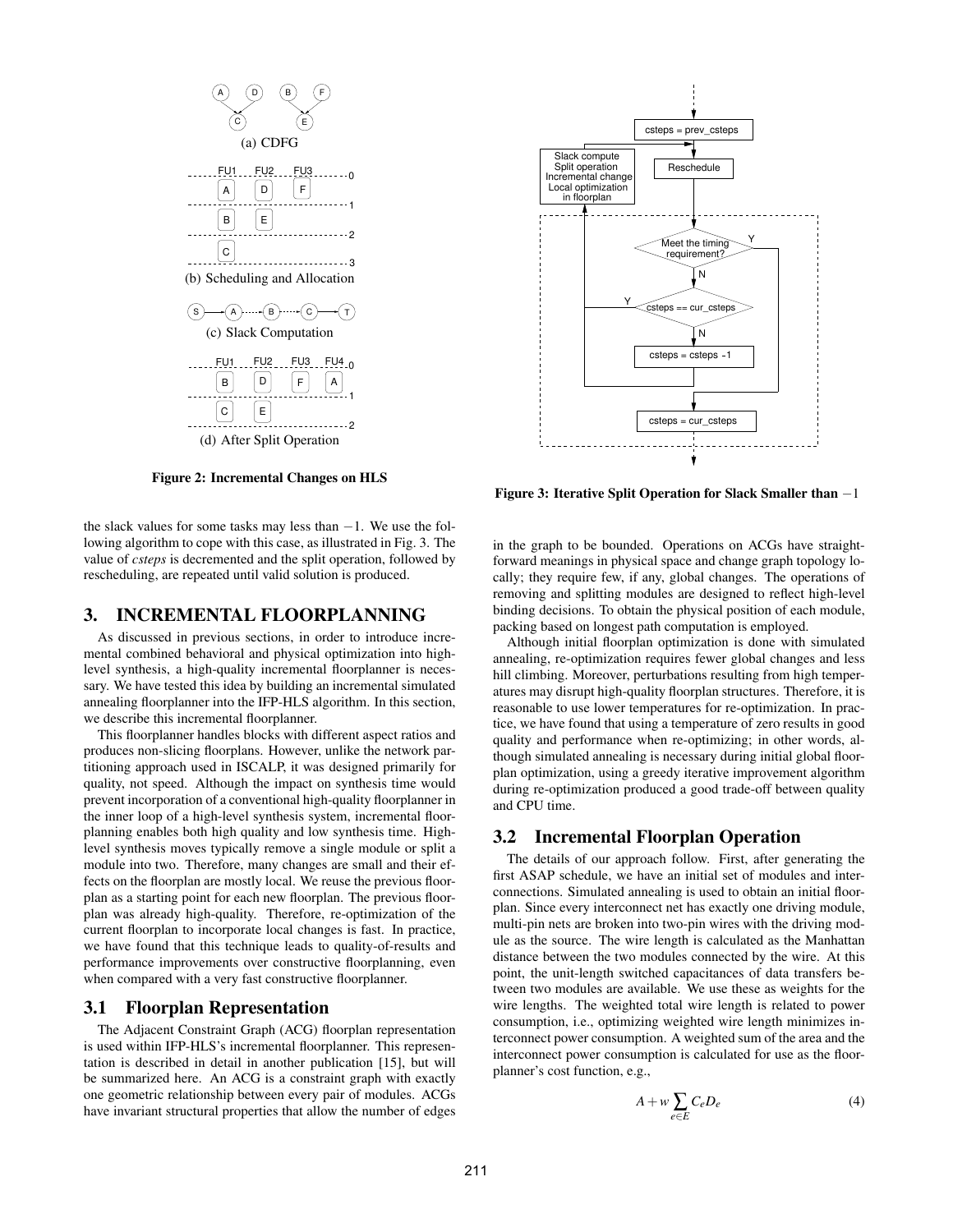where  $A$  is the area,  $w$  is the power consumption weight,  $E$  is the set of all wires, *e* is an interconnect wire, *Ce* is the unit-length switched capacitance for the data transfer along  $e$ , and  $D_e$  is the length of  $e$ . With this approach, we optimize the floorplan for both the interconnect power consumption and the area. The resulting floorplan will be improved during the consecutive incremental floorplanning high-level synthesis moves. Therefore, the number of simulated annealing iterations is bounded to reduce synthesis time.

After each high-level synthesis move, the previous floorplan is modified by removing or splitting a module. The modules and switched capacitances are updated based upon the impact of these merges and splits. The floorplan is then re-optimized with a greedy iterative improvement algorithm using the same cost function as the simulated annealing algorithm. The greedy improvements are divided into consecutive rounds. In every round we apply the same number of perturbations to the floorplan. If less than 10% of the perturbations result in reduced costs, we conclude that we have approached a local minimum and stop the greedy improvement algorithm. Although it would be easy to use a low simulated annealing temperature to allow some hill climbing during re-optimization, this was not necessary during re-optimization in practice.

When we find the best binding for a given value of *csteps*, we do floorplanning again and compare it with the best floorplan from the previous value of *csteps*. This time, non-zero temperature simulated annealing is used because it increases the accuracy of estimations. These normal simulated annealing runs occur only once per *csteps* value, allowing their time cost to be amortized. After determining the best binding across all the possible values of *csteps*, another simulated annealing floorplanning run is carried out for that binding. This final floorplanning stage occurs only once for every synthesis run. Therefore, it is acceptable to use a slower (but higher-quality) annealing schedule than those in the inner loop of high-level synthesis, thereby improving integrated circuit area and interconnect power consumption.

During the annealing schedule, we use a constant cooling factor, *r*, that is,

$$
T' = r \times T \tag{5}
$$

where  $T$  is the current temperature and  $T'$  is the temperature during the next iteration. The number of the perturbations for the initial floorplanning run, the floorplanning for each value of *csteps* run, and the final floorplanning run can be normalized to 1 : 2 : 20. The number of perturbations per round for the greedy iterative improvement algorithm is the same as that for final floorplanning run.

## 4. EXPERIMENTAL RESULTS

In this section, we present experimental results for the IFP-HLS incremental floorplanning high-level synthesis algorithm described in Sections 2 and 3. The results generated by ISCALP and IFP-HLS are compared. As explained in Section 2.2, both approaches optimize area and power consumption. The circuits described in this section were synthesized using a register transfer level (RTL) design library based on NEC's 0.25 *µ*m process. The experiments were conducted on AMD Athlon-based linux workstations with 512 MB–1 GB of random access memory.

#### 4.1 Benchmarks

We evaluated fifteen high-level synthesis benchmarks using a 0.25 *µ*m technology library. *Chemical* and *IIR77* are infinite impulse response (IIR) filters used in industry. *DCT IJPEG* is the Independent JPEG Group's implementation of discrete cosine transform (DCT). *DCT Wang* is a DCT algorithm named after the inventor. Both DCT algorithms work on 8×8 pixel arrays. *Elliptic*, an elliptic wave filter, comes from the NCSU CBL high-level synthesis benchmark suite [16]. *Jacobi* is the Jacobi iterative algorithm for solving a fourth order linear system. *WDF* is a finite impulse response (FIR) wave digital filter. The largest benchmark, Jacobi, has 24 multiplications, 8 divisions, 8 additions, and 16 subtractions. In addition, we generated three CDFGs using a pseudo-random graph generator [17]. Random100 has 20 additions, 15 subtractions, and 19 multiplications. Random200 has 39 additions, 44 subtractions, and 36 multiplications. Random300 has 59 additions, 58 subtractions, and 72 multiplications.

Currently, we don't consider wire delays because we use 0.25 *µ*m technology for which buffered and sized wire delay [9] is only 0.45 ns for 1 cm wires. Functional units delay ranges from 13.2 ns to 47.8 ns. We also checked a 0.18 *µ*m process, for the wire delay is only 0.39 ns for 1 cm wires. This is also very small compared with the delay of functional units. Hence, the wire length is only used with unit-length switched capacitances to obtain interconnect power consumption (however, please see Section 5). Here, we use the wire capacitances from Cong's paper [9] along with an RTL design library from NEC to estimate the power consumption for the benchmarks.

#### 4.2 Results

The results of running ISCALP and IFP-HLS on non-unity aspect ratio functional units are shown in Fig. 4. As shown in the table, IFP-HLS enable an average of 14% improvement in area, 4% improvement in power consumption, 172 % reduction in the number of merge operations, and 369 % improvement in CPU time.

We later used a unity aspect ratio for the functional units in both ISCALP and IFP-HLS. The IFP-HLS algorithm enable an average of 12% improvement in area, 7 % improvement in power consumption, and 100 % reduction in the number of merge operation. Although IFP-HLS has a higher CPU time for small benchmarks, synthesis time was smaller than ISCALP for large benchmarks (Jacobi and random300). For random300, IFP-HLS required 60 minutes and 11 seconds to finish. ISCALP was not able to finish within 6 hours.

The reported power is calculated by summing the power consumptions of the functional units, multiplexors, registers (from the library), and interconnect (from the floorplan). We compared the power consumptions of our designs with those produced by an existing high-level synthesis algorithm (ISCALP) coupled with a constructive floorplanner. For the set of benchmarks with unity aspect ratio functional unit, the interconnect power decreased by 28.7 % and functional unit power is decreased by 4 %; i.e., it is possible to significantly decrease interconnect power consumption without increasing functional unit power consumption. Moreover, since both IFP-HLS and ISCALP were already designed to minimize power consumption, it is notable that we were still able to reduce power consumption while, at the same time, dramatically reducing CPU time for large problem instances.

## 5. CONCLUSIONS AND FUTURE WORK

In this paper, we presented an incremental floorplanning, highlevel synthesis system that integrates high-level and physical design algorithms to concurrently improve a system's schedule, resource binding, and floorplan. Compared with previous approaches that repeatedly call loosely coupled floorplanners for physical estimation, this work makes the following contributions: 1) it extends this system to support tight integration with physical design algorithms; and 2) it builds a novel incremental high-level synthesis algorithm into the resulting framework. This approach has the benefit of efficiency, stability, and better quality results. As shown in Section 4,